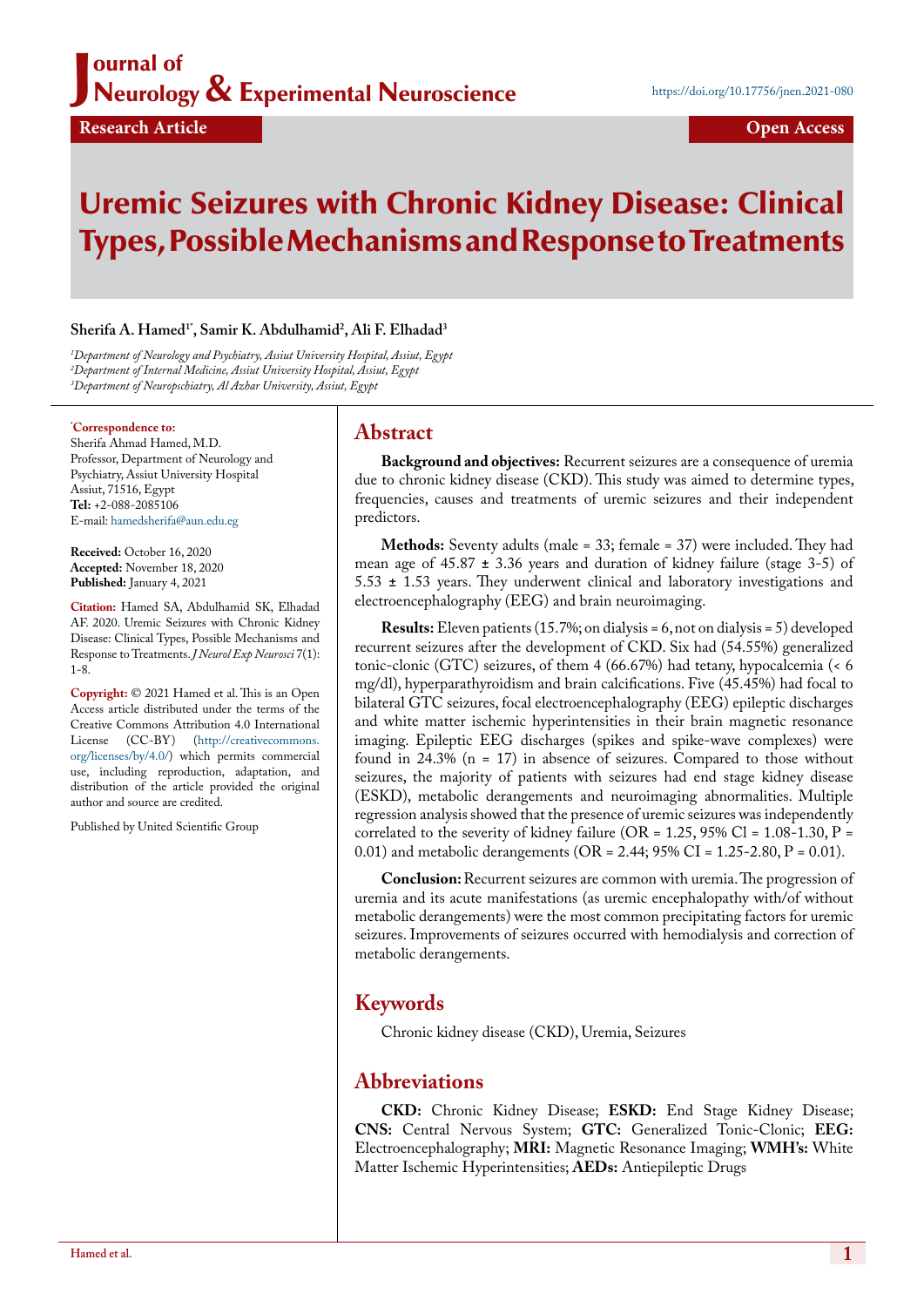#### **Introduction**

Uremic syndrome of chronic kidney disease (CKD) is a common health problem with an estimated prevalence of 13-35% [[1\]](#page-6-0). The most common worldwide causes of CKD are diabetes mellitus and nephritis [\[2](#page-6-1)]. Central, peripheral and autonomic nervous system dysfunctions are common consequences of uremic syndrome of CKD and contribute to patients' morbidity and mortality [\[3](#page-6-2)]. Recurrent seizures (myoclonic, generalized tonic-clonic or GTC and focal) are common central nervous system (CNS) complications of uremia. They may occur as a manifestation of acute metabolic derangements such as hypocalcemia, hyperphosphatemia, hypomagnesemia and hyperkalemia, acidosis [[4,](#page-6-3) [5\]](#page-6-4), hypertensive encephalopathy  $[6]$  $[6]$ , brain edema  $[7]$  $[7]$  and renal hyperparathyroidism [[5,](#page-6-4) [8\]](#page-7-0), which also contribute to the occurrence of uremic encephalopathy in end stage kidney disease (ESKD) or in earlier stages of kidney failure due to CKD [\[4](#page-6-3), [9](#page-7-1)].

Experimental and clinical studies confirmed multifactorial mechanisms of recurrent seizures with uremia, they include accumulation of endogenous (e.g. guanidine compounds) and exogenous toxins, oxidative stress, and apoptosis [[4,](#page-6-3) [9\]](#page-7-1) and brain angiopathies [\[3](#page-6-2), [10](#page-7-2)[-12](#page-7-3)]. Neuroimagin*g* studies of patients with uremic seizures reported white matter ischemic hyperintense lesions (WMH's) [[3,](#page-6-2) [11](#page-7-4), [12\]](#page-7-3), cerebral hemispheric, basal ganglionic, thalamic and brainstem ischemic infarctions; brain hemorrhage [[10\]](#page-7-2); cortical and subcortical brain edema [\[7](#page-6-6)]; and brain calcifications [[3,](#page-6-2) [8\]](#page-7-0). The main lines of treatment of uremic seizures are proper treatment of the cause of CKD and its comorbid medical diseases, optimizing renal replacement therapy and correction of associated metabolic derangements.

## **Aim of the Study**

We aimed to determine the clinical types, frequencies and possible mechanisms of recurrent seizures in adults due to uremic syndrome of CKD and their independent predictors (clinical, laboratory and neuroimaging characteristics).

## **Patients and Methods**

This was a cross-sectional observational study. It included 70 adults (male = 33; female = 37) with uremic syndrome due to CKD. They had age range of 18 to 60 years. Patients were recruited over a period of two years ( January 2018- February 2020) from the departments of Internal Medicine and dialysis units of Assiut and Al-Azhar University Hospitals, Assiut, Egypt (tertiary referral centers). Patients were divided into those on dialysis or ESKD (stage 4-5: estimated glomerular filtration rate or eGFR:  $\leq$  15-30 ml/min) and those not on dialysis (stage 1-3: eGFR: < 60 but > 15 ml/min). The type of seizure was defined according to the International League Against Epilepsy (ILAE) [[13\]](#page-7-5). Inclusion criteria were: (1) adult of 60 years old or less, (2) renal cause of uremia, (3) development of seizures after CKD onset. Exclusion criteria were: (1) pre- or post- renal causes of uremia, (2) CNS or other medical or surgical causes of seizures, (3) presence of positive family history of epilepsy, (4) history of head trauma, (5) history of drug abuse, and (6) history of prolonged use of known nephrotoxic agents.

The protocol of the study was approved by local ethical committees of Faculties of Medicine of Assiut (AUFM-188 /2018) and Al-Azhar Universities, Egypt. Informed consent was obtained from each participant. Participants underwent: (1) Medical and neurological histories and examinations. Interviewing of patients with uremic encephalopathy was done when they were not encephalopathic. (2) Laboratory investigations included: blood urea, creatinine, urinalysis, complete blood count (CBC), random blood sugar (RBS) level, arterial blood gases (ABG) (PaO<sub>2</sub>, PaCO<sub>2</sub>, HCO<sub>3</sub> and  $O<sub>2</sub>$  saturation), serum levels of total bilirubin, alanine (ALT) and aspartate (AST) aminotransferases, prothrombin time and concentration, INR, electrolytes  $(Ca^{2+}, Na^{+}, K^{+}, Mg^{+}$  and phosphorus) and thyroid (T3, T4, TSH) and parathyroid hormones, (3) Electroencephalography (EEG), (4) Brain computed tomography (CT) or magnetic resonance imaging (MRI).

#### **Statistical Analysis**

SPSS version 22.0 for windows (Statistical Package for the Social Sciences Inc, Chicago III) was used for statistical analyses. Kolmogorov-Smirnov test was used to determine data distribution. Quantitative data were expressed as mean ± standard deviation (SD) as they were normally distributed. Comparative statistics were done using Student's t- test (two-tailed) for quantitative variables and Chi-square test for qualitative variables. Multiple regression analysis was done to determine the demographic, clinical, laboratory and neuroimaging variables which were independently associated with the occurrence of recurrent seizures. Data were expressed as 95% confidence intervals percentage (CI%). Statistical significance was considered with a probability < 0.05.

#### **Results**

Participants had mean age of 45.8 ± 3.4 years and duration of uremia of  $5.5 \pm 1.5$  years. Forty-five (62.29%) had ESKD (stage 4 and 5) and on regular hemodialysis sessions (mean number of sessions =  $3 \pm 1$ ; mean session duration =  $3.5 \pm 0.5$ hours). Twenty-five (35.71%) had stage 3 kidney failure. They were on dietary control and supportive treatments. Nephritis (64.3%) and diabetic nephropathy (24.3%) were the most common causes of uremia due to CKD. Hypertension with or without ischemic heart disease were the comorbid medical diseases in 70%. The frequent laboratory abnormalities were hypocalcemia (70%), anemia (68.6%) and hypoalbuminemia (60.4%). Uremic encephalopathy was reported in 45.7% ([Table 1](#page-3-0)). Myoclonic jerks were observed in the majority of patients ( $n = 48$ ; 68.6%), in every patient with uremic encephalopathy (on dialysis) and in 40%  $(n = 10)$  of patients not on dialysis. EEG of the majority of patients with myoclonus (67%) had spikes or poly-spikes and slow-wave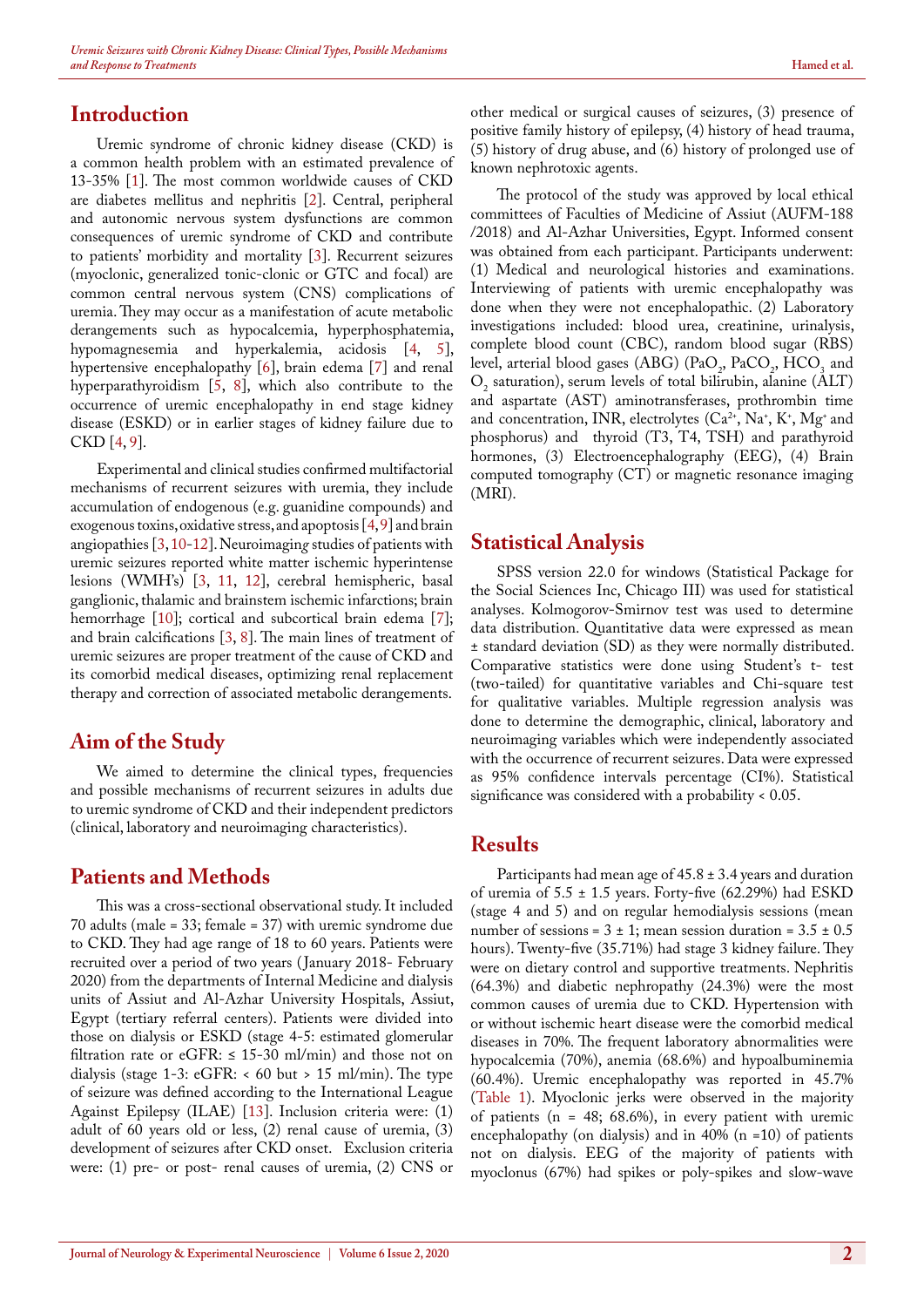discharges which were in temporal relationship to the muscle action potentials (MAPs) associated with the myoclonic jerks. Epileptic EEG activity (spikes and spike-wave complexes) was reported in 24.3 % ( $n = 17$ ) in absence of seizures ([Figure 1](#page-2-0)). Eleven patients (15.7%; on dialysis = 6, not on



<span id="page-2-0"></span>**Figure 1: (A):** EEG findings in a patient with uremic encephalopathy and had myoclonic jerks. It showed excess of delta and theta waves and multifocal spikes and spike-wave discharges. **(B):** EEG findings of a patient with uremic encephalopathy with no history of seizures. It showed background with excess theta and delta waves and generalized spike-wave complexes.

dialysis = 5) developed recurrent seizures after the development of CKD. Six (54.55%) had GTC seizures, of them 4 (66.67%) had tetany, hypocalcemia (< 6 mg/dl), hyperparathyroidism and brain calcifications. Five (45.45%) had focal seizures to bilateral GTC, focal EEG epileptic brain activity and WHM's ([Table 2\)](#page-4-0). The most frequent MRI-brain abnormalities were WMH's (48.6%, n = 34). Focal encephalomalacia in cerebral hemispheres (lobar) and/or basal ganglia (iso-signal to CSF) were observed in 25.6%. There was no history of brain insults (cerebrovascular strokes) ([Table 1](#page-3-0), [Figure 2](#page-2-1)). Bilateral brain calcifications were observed in 10% ( $n = 7$ ) ([Table 1](#page-3-0), [Figure 3\)](#page-2-2). Compared to those without seizures, the majority of patients with seizures had ESKD (on hemodialysis), metabolic derangements (hyperphosphatemia and metabolic acidosis) and neuroimaging abnormalities ([Table 1\)](#page-3-0).



<span id="page-2-1"></span>**Figure 2:** MRI-brain views (axial and coronal) of patient's (# 4) with recurrent focal motor to bilateral tonic-clonic. MRI-brain showed bilateral scattered hyperintense lesions in diffusion weighted images (DWI) (A and B), hyperintense lesions in fluid attenuated inversion recovery (FLAIR) (C-G) and hyperintense and hypointense lesions in T2-weighted images (T2WI) (i.e. WMH's) (H-J).

Multiple regression analysis showed that the presence of seizures was independently associated with the severity of kidney failure (i.e. higher urea and creatinine levels) (OR = 1.25, 95% Cl =  $1.08-1.30$ , P = 0.01) and the presence of metabolic derangements (hypocalcemia and hyperphosphatemia) (OR = 2.44;  $95\%$  CI = 1.25-2.80, P = 0.01).



<span id="page-2-2"></span>GTC seizures. They showed bilateral calcifications in cerebellar and cerebral hemispheres and basal ganglia.

#### **Discussion**

There are few data in the literature regarding the types, prevalence and drug treatments of uremic seizures because "recurrent seizures" may also be a symptomatic manifestation of many causes and comorbidities of CKD. The progression of uremia due to CKD towards ESKD and its acute manifestations (as uremic encephalopathy with/or without metabolic derangements) are the most common precipitating factors of uremic seizures. In this study, we preferred to use the term uremic seizures instead of epilepsy according to ILAE (which is defined as  $\geq 2$  unprovoked seizures occurring > 24 h apart), because these seizures were often provoked by acute metabolic insults or due to the neurotoxic consequences of kidney failure. They were corrected when the underlying metabolic derangement has elapsed and without regular treatment with antiepileptic drugs (AEDs).

In this study, we observed increased frequency of focal or generalized seizures in temporal relation to the onset of uremic encephalopathy and its metabolic derangements. They disappeared after their correction [[4\]](#page-6-3), dietary control (e.g. avoiding diet containing high amounts of salts, potassium, protein and phosphate) and supplemental use of vitamin D [[14\]](#page-7-6). We observed that 66.67% of patients with GTC seizures had tetany, hypocalcemia and hyperparathyroidism. Studies reported that in patients with uremia, seizures are common manifestations of uremic encephalopathy and its metabolic derangements (as hyperphosphatemia, hyponatremia and hypomagnesemia and acidosis) [\[15](#page-7-7), [16\]](#page-7-8). It has also been observed that hyperphosphatemia frequently occurs with uremic syndrome due to failure to excrete phosphate by the damaged kidneys [\[17](#page-7-9)]. Excess phosphate forms complexes with calcium. This prevents the activation of vitamin D resulting in hypocalcaemia. In order to maintain normal blood calcium level, direct stimulation parathyroid hormone (PTH) occurs resulting in renal hyperparathyroidism [\[5](#page-6-4)]. PTH enhances the function of calcium transporters and increases the calcium content of the cerebral cortex [\[18](#page-7-10)]. Hyperparathyroidism also increases the permeability of neuronal membranes to sodium ions resulting in progressive depolarization and tetany [[19\]](#page-7-11). Studies also found that tetany may occur with uremic syndrome despite the presence of acidosis which normally inhibits tetany due to hypocalcemia [[5,](#page-6-4) [8\]](#page-7-0).

In general, the incidence of uremic seizures due to CKD has been estimated to be ∼ 10%. Uremic seizures have been categorized into: (1) acute symptomatic seizures in patients with epilepsy and developed CKD at some points of their lives: The break of seizures often occurs due to improper selection,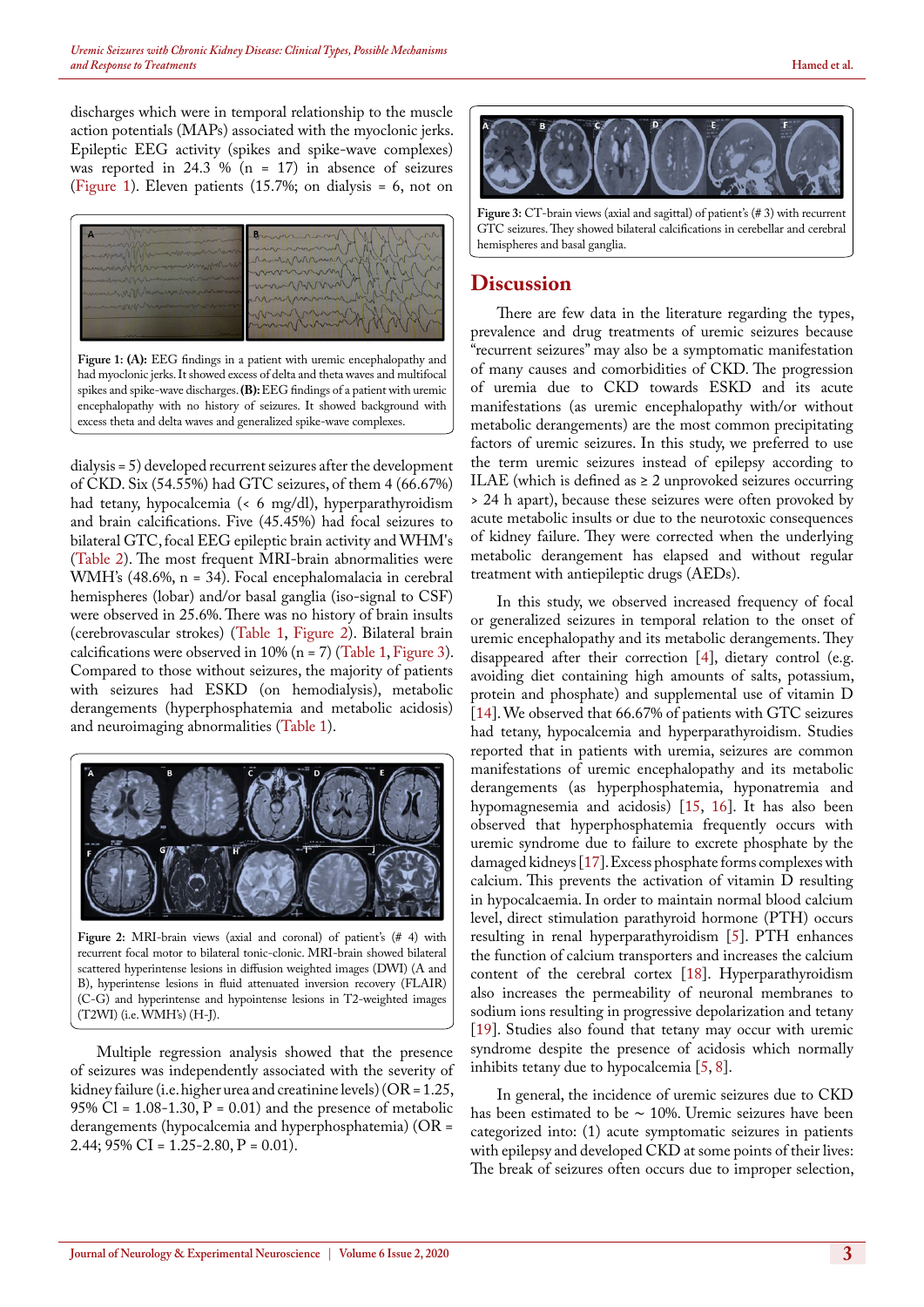<span id="page-3-0"></span>**Table 1:** Characteristics of the studied groups and in relation to presence or absence of recurrent seizures.

| Demographic, clinical<br>Laboratory and neuroimaging characteristics                                                                         | Patients<br>$(n = 70)$                                      | With seizures<br>$(n = 11, 15.7\%)$                    | <b>Without seizures</b><br>$(n = 59, 84.3\%)$            | P-value                          |
|----------------------------------------------------------------------------------------------------------------------------------------------|-------------------------------------------------------------|--------------------------------------------------------|----------------------------------------------------------|----------------------------------|
| Demographic and clinical characteristics                                                                                                     |                                                             |                                                        |                                                          |                                  |
| Male<br>Female                                                                                                                               | 33 (47.10%)<br>37 (52.90%)                                  | 4(36.36%)<br>7(63.64%)                                 | 29 (49.2%)<br>30 (50.8%)                                 | 0.228<br>0.230                   |
| Age; years<br>Range                                                                                                                          | 18-60<br>$20 - 60$<br>$48.87 \pm 8.36$<br>$46.45 \pm 14.85$ |                                                        | 18-60                                                    |                                  |
| Mean ± SD                                                                                                                                    |                                                             |                                                        | $52.36 \pm 6.28$                                         | 0.345                            |
| Duration of uremia; years<br>Range<br>Mean ± SD                                                                                              | $1 - 13$<br>$5.54 \pm 1.53$                                 | $1 - 5$<br>$3.27 \pm 1.27$                             | $1 - 13$<br>$5.80 \pm 1.62$                              | 0.01                             |
| Comorbid medical conditions<br>Hypertension and ischemic heart disease<br>Hypothyroidism                                                     | 49 (70%)<br>$2(2.9\%)$                                      | 3(27.27%)<br>$\mathbf{0}$                              | 46 (77.97%)<br>2(3.39%)                                  | 0.126                            |
| Cause of uremia<br>Diabetes mellitus<br>Glomerulonephritis<br>Congenital kidney agenesis<br>Systemic lupus erythematosus (SLE)               | 17 (24.3%)<br>45 (64.3%)<br>$4(5.7\%)$<br>4(5.7%)           | 3 (27.27%)<br>6 (54.55%)<br>$1(9.09\%)$<br>$1(9.09\%)$ | 14 (23.73%)<br>39 (66.10%)<br>$3(5.08\%)$<br>$3(5.08\%)$ | 0.420<br>0.428<br>0.240<br>0.240 |
| On dialysis<br>Not on dialysis                                                                                                               | 45 (62.29%)<br>25 (35.71%)                                  | 6(54.55%)<br>5 (45.45%)                                | 39 (66.10%)<br>20 (33.90%)                               | 0.255<br>0.238                   |
| Uremic encephalopathy                                                                                                                        | 32 (71.11%)                                                 | 4(36.36%)                                              | 28 (47.46%)                                              | 0.256                            |
| Tetany                                                                                                                                       | 4(5.7%)                                                     | $4(36.36\%)$                                           | $\mathbf{0}$                                             |                                  |
| Type of seizures<br>Generalized tonic-clonic seizures<br>Focal seizures                                                                      | 4 (5.71%)<br>7(10%)                                         | 4(36.36%)<br>7(63.64%)                                 |                                                          | $\overline{a}$                   |
| Laboratory characteristics                                                                                                                   |                                                             |                                                        |                                                          |                                  |
| Hyponatremia                                                                                                                                 | 9(12.86%)                                                   | $1(9.09\%)$                                            | 8 (13.56%)                                               | 0.320                            |
| Hyperkalemia                                                                                                                                 | 13 (18.57%)                                                 | $\mathbf{0}$                                           | 13 (22.03%)                                              | ٠                                |
| <b>Hypomagnesaemia</b>                                                                                                                       | 8 (11.43%)                                                  | $\mathbf{0}$                                           | 8 (13.56%)                                               |                                  |
| Hypocalceemia                                                                                                                                | 49 (70%)                                                    | 11 (100%)                                              | 38 (64.41%)                                              | 0.001                            |
| Hyperphosphataemia                                                                                                                           | 21 (30%)                                                    | 7(63.64%)                                              | 14 (23.73%)                                              | 0.001                            |
| Anemia                                                                                                                                       | 46 (68.57%)                                                 | 6(54.55%)                                              | 40 (67.8%)                                               | 0.358                            |
| Metabolic acidosis                                                                                                                           | 24 (53.33%)                                                 | 6(54.55%)                                              | 18 (30.51%)                                              | 0.05                             |
| Neuroimaging characteristics                                                                                                                 |                                                             |                                                        |                                                          |                                  |
| Cerebral white matter ischemic lesions<br>Cerebral brain infarctions<br>Basal ganglionic ischemic lesions/infarctions<br>Thalamic infarction | 34 (48.57%)<br>12 (17.14%)<br>6(8.57%)<br>1(1.43%)          | 6(54.55%)<br>2(18.18%)<br>3(27.27%)                    | 28 (47.46%)<br>10 (16.95%)<br>$3(5.08\%)$                | 0.352<br>0.646<br>0.05           |
| Bilateral basal ganglionic calcification (Lentiform nuclei)                                                                                  | 7(10%)                                                      | 4(36.36%)                                              | $0.01\,$                                                 |                                  |

P: significance for patients with seizures versus without seizures

loading, titration, and maintenance of AEDs. The latter could be due to altered drugs' pharmacokinetics with uremia. (2) acute symptomatic seizures without an established diagnosis of epilepsy due to complications of kidney failure (as brain edema due to uremic encephalopathy with/without metabolic derangements or hypertensive encephalopathy) [[20,](#page-7-12) [21\]](#page-7-13). (3) acute symptomatic seizures during or just after dialysis due to hemodynamic instability [[22\]](#page-7-14). (4) recurrent seizures in absence of encephalopathy or obvious metabolic derangements which

could explain their occurrence. Studies [[4,](#page-6-3) [9\]](#page-7-1) found that uremic toxins (e.g. guanidino compounds) resulted in (a) inhibition of **γ**-amino-buyteric acid receptors (GABAARs), (b) activation of N-Methyl-D-Aspartate receptors (NMDARs), (c) lifting voltage dependent block from NMDARs, calcium influx through NMDARs ionophores and voltage gated calcium channels and activation of postsynaptic calcium triggered events. These result in excess nitric oxide, increase glutamate release and excitotoxicity. This is further supported by the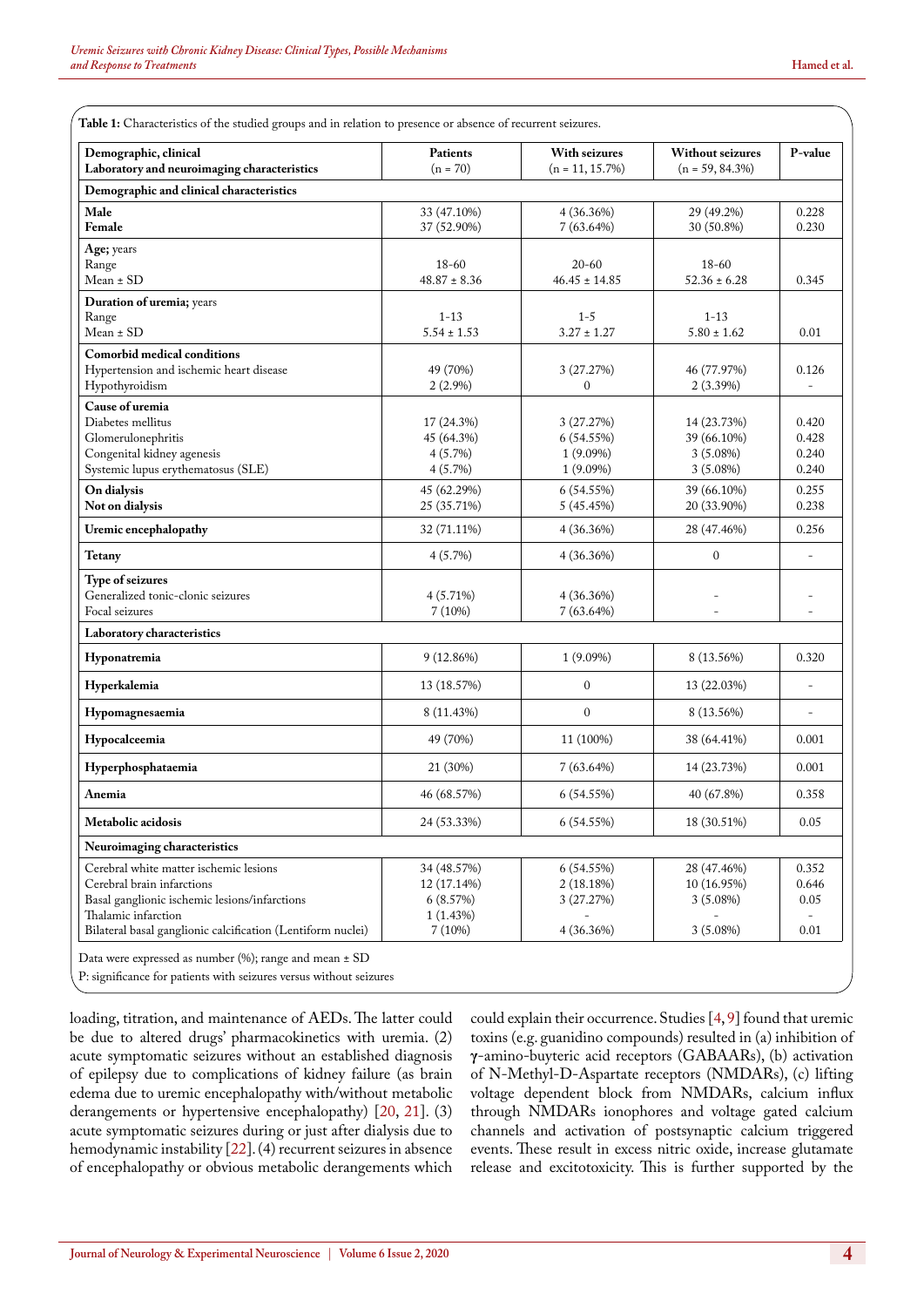<span id="page-4-0"></span>

| (3 week for 2-3.5 hours<br>(3 week for 2-3.5 hours<br>Supportive: vitamin<br>(3 week for 3 hours per<br>binders (calcimimetics)<br>binders (calcimimetics)<br>Phosphate binders<br>Use of phosphate<br>Use of phosphate<br>associated metabolic<br>Correction of<br>(calcimimetics)<br>derangements<br>per session).<br>per session)<br>Therapy<br>session).<br>session).<br>$\mathbf{r}$<br>Imaging findings<br>hemispheres and<br>basal ganglionic<br>infarction (old)<br>MRI: WMH's<br>MRI: bilateral<br>and cerebellar<br>MRI: Normal<br>CT: Bilateral<br>and WMH's<br>basal ganglia<br>calcification<br>calcification<br>MRI: Left<br>in cerebral<br>(Figure 3)<br>(Figure 2)<br>putamen<br>Generalized<br>Generalized<br>spike-wave<br>Multifocal<br>discharges<br>discharges<br>discharges<br>discharges<br>complexes<br>epileptic<br>epileptic<br>epileptic<br>epileptic<br>findings<br>partial)<br>parietal)<br>(fronto-<br>(fronto-<br>Focal<br>Focal<br>EEG<br>Anemia (RBCs count = 3 million/mcl; HGB<br>mmHg; PCO $_2$ = 35 mmHg; HCO $_3$ = 16 MEq/L)<br>mmHg; $PCO_2 = 35$ mmH; $HCO_3 = 15$ MEq/L)<br>- Hyperparathyroidism: (PTH = 115 pg/ml)<br>Hyperparathyroidism (PTH = 96 pg/ml;<br>- Metabolic acidosis (pH = 7.33; PO <sub>2</sub> = 87<br>Metabolic acidosis (pH = 7.34; PO <sub>2</sub> = 90<br>85 mmHg; $PCO_2 = 34$ mmHg; $HCO_3 = 10$<br>85 mmHg; $PCO_2 = 30$ mmHg; $HCO_3 = 12$<br>II<br>Anemia (RBCs count = 3 million/mcl;<br>Anemia (RBCs count = 2.5 million/mcl;<br>Hypoalbuminemia (albumin = $3 g/L$ )<br>Metabolic acidosis (pH = 7.30; PO $_{\rm 2}$<br>- Metabolic acidosis (pH = 7.32; PO <sub>2</sub> =<br>Hypoalbuminemia (albumin = $3 g/L$ )<br>Hyponatremia (Na <sup>+</sup> = 129 mmol/L)<br>Hypocalcemia ( $Ca^{42} = 8.5$ mg/dl).<br>Hypocalcemia $(Ca^{2} = 6.3 \text{ mg}/\text{d}l)$<br>Hypocalcemia $(Ca^{2} = 5.5$ mg/dl)<br>Hypocalcemia ( $Ca^{+2} = 8$ mg/dl)<br>Hypocalcemia $(Ca^{2} = 4.6$ mg/dl)<br>Hyperphosphatemia (7 mg/L);<br>- Hyperphosphatemia (8 mg/L)<br>$normal = 10-65$ $pg/ml$<br>Laboratory findings<br>$HGB = 8.5 \text{ mg/dl}$<br>$HGB = 7.8$ mg/dl)<br>$= 7.7$ mg/dl)<br>MEq/L)<br>MEq <sup>L</sup> )<br>$\bar{\mathbf{r}}$<br>$\mathbf{r}$<br>$\mathbf{r}$<br>$\mathbf{r}$<br>$\blacksquare$<br>encephalo-<br>Uremic<br>Present<br>Present<br>Present<br>Absent<br>Absent<br>pathy<br>bilateral<br>Types and duration of<br>bilateral GTC seizures<br>seizures and multifocal<br>GTC seizures since 3<br>GTC seizures since 3<br>temporal relation to<br>temporal relation to<br>temporal relation to<br>GTC seizures since<br>since 4 years and in<br>since 1 year and in<br>myoclonic jerking.<br>They occurred<br>to bilateral GTC<br>Focal motor<br>1.5 years and in<br>Focal motor to<br>encephalopathy<br>Focal motor to<br>encephalopathy<br>encephalopathy<br>seizures<br>years.<br>years<br>Diabetic nephropathy<br>Cause of uremia and<br>glomerulonephritis<br>glomerulonephritis<br>glomerulonephritis<br>glomerulonephritis<br>comorbidities<br>- Chronic<br>- Chronic<br>- Tetany<br>- Tetany<br>Chronic<br>chronic<br>of uremia<br>Duration<br>2 years<br>5 years<br>5 years<br>3 years<br>$1\,\rm year$<br>A 49-year old<br>A 30-year old<br>A 60-year old<br>A 60-year old<br>A 20-year-<br>old female<br>Age and<br>gender<br>female<br>female<br>female<br>male<br>#<br>$\mathcal{L}$<br>3<br>4<br>S<br>$\mathbf \tau$ |  | Table 2: The characteristics of patients with recurrent seizures. |  |  |                                                   |
|----------------------------------------------------------------------------------------------------------------------------------------------------------------------------------------------------------------------------------------------------------------------------------------------------------------------------------------------------------------------------------------------------------------------------------------------------------------------------------------------------------------------------------------------------------------------------------------------------------------------------------------------------------------------------------------------------------------------------------------------------------------------------------------------------------------------------------------------------------------------------------------------------------------------------------------------------------------------------------------------------------------------------------------------------------------------------------------------------------------------------------------------------------------------------------------------------------------------------------------------------------------------------------------------------------------------------------------------------------------------------------------------------------------------------------------------------------------------------------------------------------------------------------------------------------------------------------------------------------------------------------------------------------------------------------------------------------------------------------------------------------------------------------------------------------------------------------------------------------------------------------------------------------------------------------------------------------------------------------------------------------------------------------------------------------------------------------------------------------------------------------------------------------------------------------------------------------------------------------------------------------------------------------------------------------------------------------------------------------------------------------------------------------------------------------------------------------------------------------------------------------------------------------------------------------------------------------------------------------------------------------------------------------------------------------------------------------------------------------------------------------------------------------------------------------------------------------------------------------------------------------------------------------------------------------------------------------------------------------------------------------------------------------------------------------------------------------------------------------------------------------------------------------------------------------------------------------------------------------------------------------------------------------------------------------------------------------------------------------------------------------------------------------------------------|--|-------------------------------------------------------------------|--|--|---------------------------------------------------|
|                                                                                                                                                                                                                                                                                                                                                                                                                                                                                                                                                                                                                                                                                                                                                                                                                                                                                                                                                                                                                                                                                                                                                                                                                                                                                                                                                                                                                                                                                                                                                                                                                                                                                                                                                                                                                                                                                                                                                                                                                                                                                                                                                                                                                                                                                                                                                                                                                                                                                                                                                                                                                                                                                                                                                                                                                                                                                                                                                                                                                                                                                                                                                                                                                                                                                                                                                                                                                            |  |                                                                   |  |  |                                                   |
|                                                                                                                                                                                                                                                                                                                                                                                                                                                                                                                                                                                                                                                                                                                                                                                                                                                                                                                                                                                                                                                                                                                                                                                                                                                                                                                                                                                                                                                                                                                                                                                                                                                                                                                                                                                                                                                                                                                                                                                                                                                                                                                                                                                                                                                                                                                                                                                                                                                                                                                                                                                                                                                                                                                                                                                                                                                                                                                                                                                                                                                                                                                                                                                                                                                                                                                                                                                                                            |  |                                                                   |  |  | (3 week for 2-3 hours per<br>Regular hemodialysis |
|                                                                                                                                                                                                                                                                                                                                                                                                                                                                                                                                                                                                                                                                                                                                                                                                                                                                                                                                                                                                                                                                                                                                                                                                                                                                                                                                                                                                                                                                                                                                                                                                                                                                                                                                                                                                                                                                                                                                                                                                                                                                                                                                                                                                                                                                                                                                                                                                                                                                                                                                                                                                                                                                                                                                                                                                                                                                                                                                                                                                                                                                                                                                                                                                                                                                                                                                                                                                                            |  |                                                                   |  |  | - Regular hemodialysis                            |
|                                                                                                                                                                                                                                                                                                                                                                                                                                                                                                                                                                                                                                                                                                                                                                                                                                                                                                                                                                                                                                                                                                                                                                                                                                                                                                                                                                                                                                                                                                                                                                                                                                                                                                                                                                                                                                                                                                                                                                                                                                                                                                                                                                                                                                                                                                                                                                                                                                                                                                                                                                                                                                                                                                                                                                                                                                                                                                                                                                                                                                                                                                                                                                                                                                                                                                                                                                                                                            |  |                                                                   |  |  | Regular hemodialysis                              |
|                                                                                                                                                                                                                                                                                                                                                                                                                                                                                                                                                                                                                                                                                                                                                                                                                                                                                                                                                                                                                                                                                                                                                                                                                                                                                                                                                                                                                                                                                                                                                                                                                                                                                                                                                                                                                                                                                                                                                                                                                                                                                                                                                                                                                                                                                                                                                                                                                                                                                                                                                                                                                                                                                                                                                                                                                                                                                                                                                                                                                                                                                                                                                                                                                                                                                                                                                                                                                            |  |                                                                   |  |  | Regular hemodialysis                              |
|                                                                                                                                                                                                                                                                                                                                                                                                                                                                                                                                                                                                                                                                                                                                                                                                                                                                                                                                                                                                                                                                                                                                                                                                                                                                                                                                                                                                                                                                                                                                                                                                                                                                                                                                                                                                                                                                                                                                                                                                                                                                                                                                                                                                                                                                                                                                                                                                                                                                                                                                                                                                                                                                                                                                                                                                                                                                                                                                                                                                                                                                                                                                                                                                                                                                                                                                                                                                                            |  |                                                                   |  |  | D and iron supplements                            |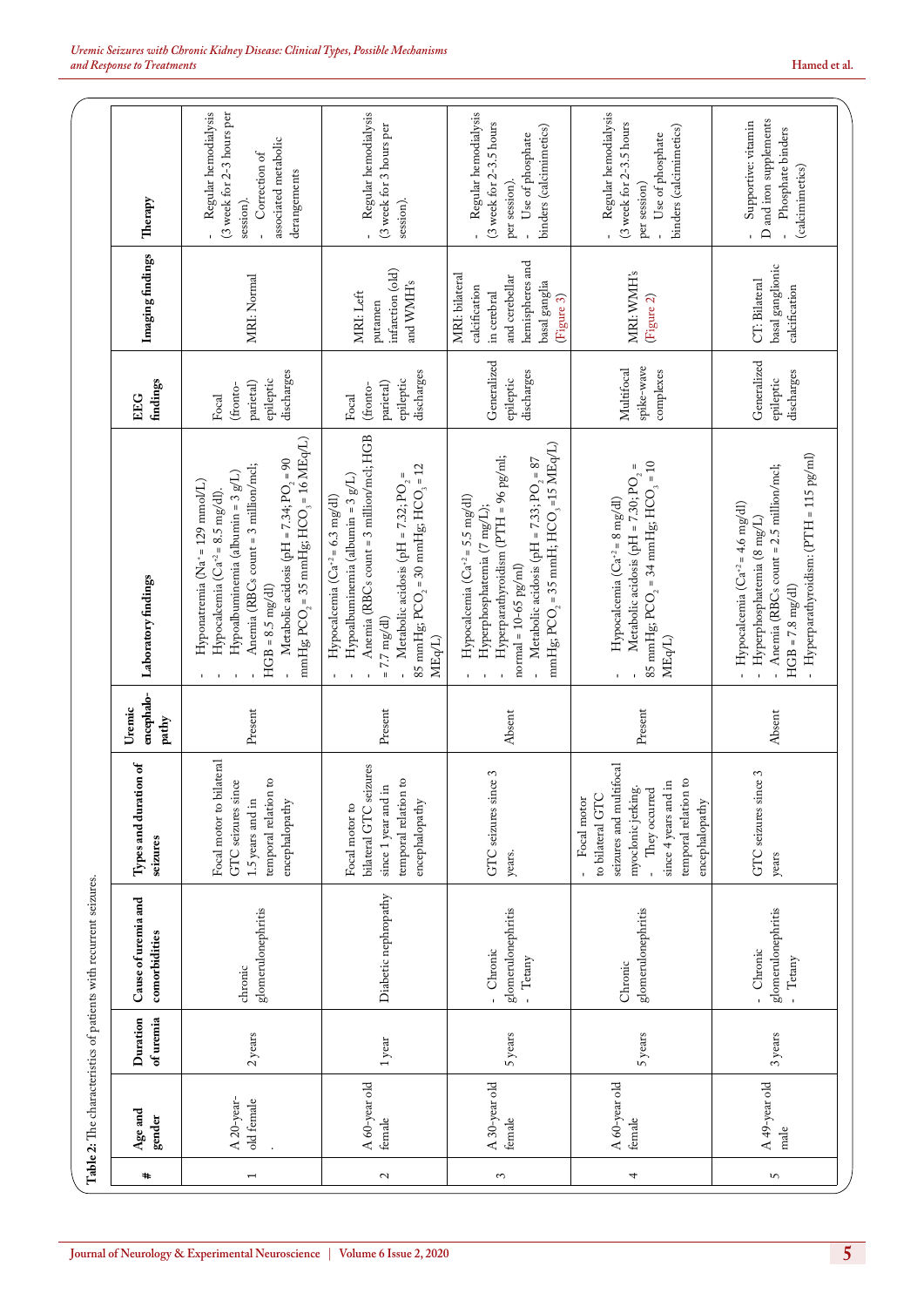| Regular hemodialysis<br>(3 week for 2-3 hours per<br>- Irregular treatment<br>session).                                                                                                           | with CBZ                                                       | D and iron supplements<br>Supportive: vitamin                                                                                                                                                                                                                                                                           | Phosphate binders<br>Regular treatment<br>(calcimimetics)<br>with CBZ                     | D and iron supplements<br>Supportive: vitamin<br>Phosphate binders<br>(calcimimetics)                                                                                    | Oral supplements with<br>calcium and vitamin D                                                                                                  | with calcium and vitamin<br>Pphosphate binders<br>Oral supplements<br>(calcimimetics)<br><b>A</b>                                                                                 |
|---------------------------------------------------------------------------------------------------------------------------------------------------------------------------------------------------|----------------------------------------------------------------|-------------------------------------------------------------------------------------------------------------------------------------------------------------------------------------------------------------------------------------------------------------------------------------------------------------------------|-------------------------------------------------------------------------------------------|--------------------------------------------------------------------------------------------------------------------------------------------------------------------------|-------------------------------------------------------------------------------------------------------------------------------------------------|-----------------------------------------------------------------------------------------------------------------------------------------------------------------------------------|
| MRI: WMH's                                                                                                                                                                                        |                                                                | (old) and WHM's<br>pallidus infarction<br>MRI: Left globus                                                                                                                                                                                                                                                              | basal ganglia and<br>infarctions and<br>MRI: bilateral<br>right occipital<br><b>WMH's</b> | MRI: bilateral<br>calcifications<br>basal ganglia                                                                                                                        | infarctions in the<br>MRI: WHM's<br>parietal lobe.<br>Lacunar                                                                                   | basal ganglionic<br>CT: Bilateral<br>calcification                                                                                                                                |
| epileptic<br>$\rm{paired})$<br>(fronto-<br>Focal                                                                                                                                                  | discharges                                                     | discharges<br>epileptic<br>partetal)<br>(fronto-<br>Focal                                                                                                                                                                                                                                                               | discharges<br>temporal)<br>(parieto-<br>occipito-<br>epileptic<br>Focal                   | Normal                                                                                                                                                                   | discharges.<br>epileptic<br>(fronto-<br>Focal                                                                                                   | Generalized<br>discharges<br>epileptic                                                                                                                                            |
| Anemia (RBCs count = 3.4 million/mcl; HGB<br>Hypoalbuminemia (albumin = 3.1 $g/L$ )<br>Metabolic acidosis (pH = 7.35; PO $_{\rm 2}$ =<br>Hypocalcemia ( $Ca^{+2} = 6.5$ mg/dl),<br>$= 7.7$ mg/dl) | 89 mmHg; $PCO_2 = 39$ mmHg; $HCO_3 = 16$<br>MEq <sup>L</sup> ) | Anemia (RBCs count = 2.5 million/mcl;<br>92 mmHg; $PCO_2 = 30$ mmHg; $HCO_3 = 13$<br>Metabolic acidosis (pH = 7.33; PO <sub>2</sub> =<br>Hypoalbuminemia (albumin = $3.1$ $g/L$ )<br>Hypocalcemia $(Ca^{2} = 7.3 \text{ mg/dl})$<br>Hyperphosphatemia (5.6 mg/L)<br>$HGB = 7.8 \text{ mg/dl}$<br>MEq/L)<br>$\mathbf{r}$ | Hypocalcemia ( $Ca^{+2} = 6$ mg/dl)<br>Hyperphosphatemia (7 mg/L)<br>Î.<br>$\mathbf{u}$   | Anemia (RBCs count = 1.8 million/mcl;<br>Hyperparathyroidism: (PTH = 9 pg/ml)<br>Hypocalcemia $(Ca^{2} = 5.6$ mg/dl)<br>Hyperphosphatemia (7 mg/L)<br>$HGB = 5.6$ mg/dl) | Anemia (RBCs count = 3.2 million/mcl;<br>Hypocalcemia $(Ca^{+2} = 7.8 \text{ mg}/\text{d}l)$<br>Hyperphosphatemia (5.7 mg/L)<br>$HGB = 9 mg/dl$ | - Hyperparathyroidism: (PTH = 120 pg/ml)<br>Hypoalbuminemia (albumin = $3 g/L$ )<br>- Hypocalcemia $(Ca^{2} = 5.2 \text{ mg/dl})$<br>Hyperphosphatemia (5.3 mg/L)<br>$\mathbf{r}$ |
| Present                                                                                                                                                                                           |                                                                | Present                                                                                                                                                                                                                                                                                                                 | Absent                                                                                    | Absent                                                                                                                                                                   | Absent                                                                                                                                          | Absent                                                                                                                                                                            |
| Focal motor to bilateral<br>GTC seizures since 3<br>years                                                                                                                                         |                                                                | bilateral GTC seizures<br>temporal relation to<br>since 4 years and in<br>encephalopathy<br>Focal motor to                                                                                                                                                                                                              | to bilateral tonic clonic<br>Focal motor-sensory<br>since 2 years<br>seizures             | GTC seizures<br>since 1 year                                                                                                                                             | c clonic<br>Focal motor-sensory<br>to bilateral tonic<br>seizures                                                                               | <b>GTC</b> seizures<br>since 2 years                                                                                                                                              |
| Congenital right<br>- Hypertension<br>kidney agenesis.                                                                                                                                            |                                                                | glomerulonephritis<br>Chronic                                                                                                                                                                                                                                                                                           | Diabetic nephropathy                                                                      | - Ischemic heart<br>- Hypertension<br>Tetany<br>disease                                                                                                                  | Systemic lupus<br>erythematosus                                                                                                                 | glomerulonephritis<br>Ischemic heart<br>Hypertension<br>Chronic<br>- Tetany<br>disease<br>Î.                                                                                      |
| 3 years                                                                                                                                                                                           |                                                                | 4 years                                                                                                                                                                                                                                                                                                                 | 4 years                                                                                   | 2 years                                                                                                                                                                  | 3 years                                                                                                                                         | 4 years                                                                                                                                                                           |
| A 32-year old<br>male                                                                                                                                                                             |                                                                | A 55-year old<br>male                                                                                                                                                                                                                                                                                                   | A 52-year old<br>female                                                                   | A 60-year old<br>male                                                                                                                                                    | A 33-year old<br>female                                                                                                                         | A 60-year old<br>female                                                                                                                                                           |
| $\circ$                                                                                                                                                                                           |                                                                | $\triangleright$                                                                                                                                                                                                                                                                                                        | $^{\circ}$                                                                                | $\mathbf{\sigma}$                                                                                                                                                        | $\Xi$                                                                                                                                           | $\Xi$                                                                                                                                                                             |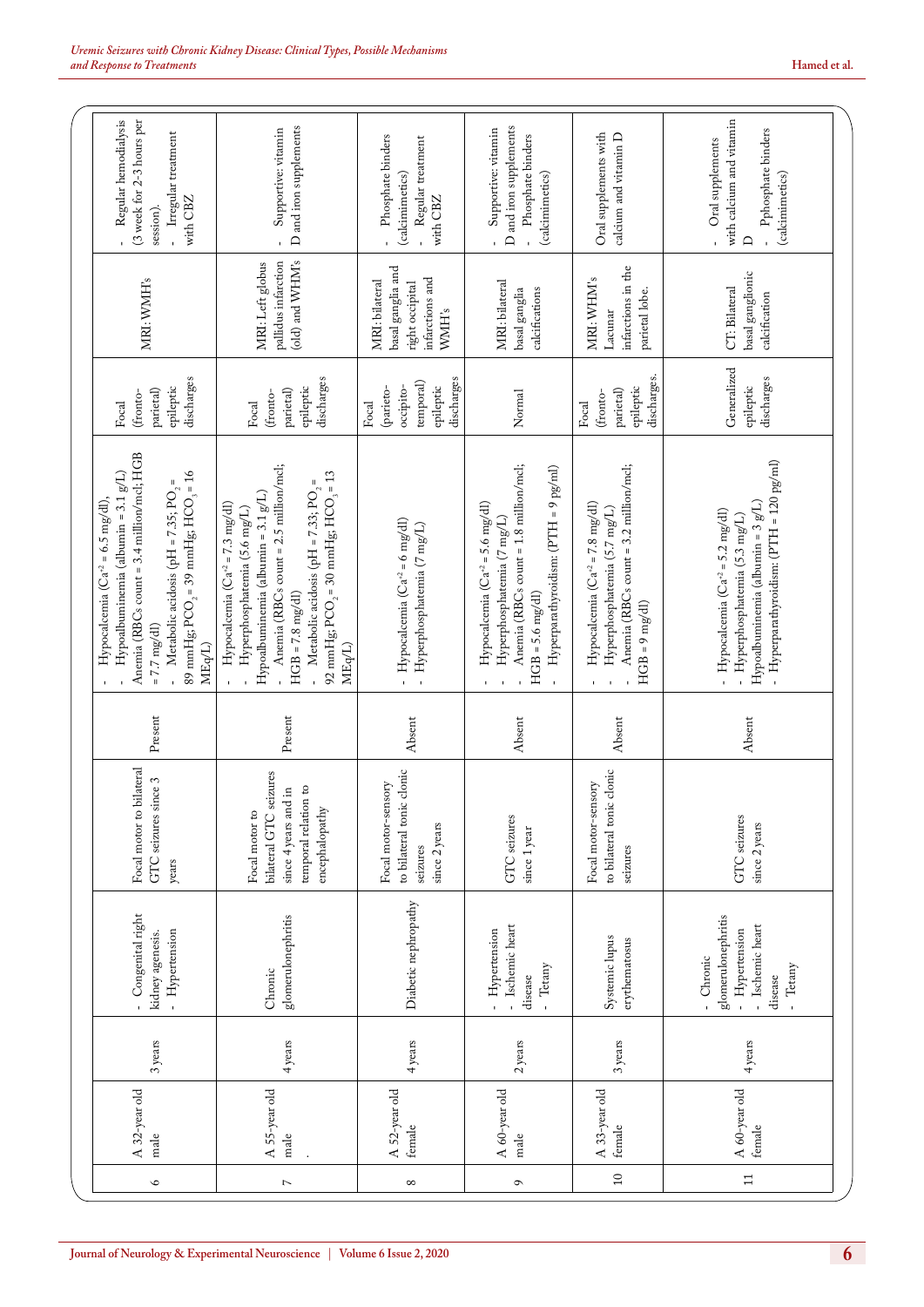finding that methyl guanidine (a uremic toxin) can induce uremic twitch-convulsive syndrome, a condition similar to uremic encephalopathy with seizures [\[22](#page-7-14)].

In this study, no one developed seizures due to dialysis. Previous studies reported seizures during or shortly after the hemodialysis and this has been attributed to the hemodynamic and biochemical changes associated with the dialysis process [[21\]](#page-7-13).

We also found epileptic EEG activity (spikes and spikewave complexes) in 24.3% in absence of history of seizures. Studies observed epileptic discharges (spikes and spike-slow wave complexes) in 14% of patients in absence of seizures. [[23\]](#page-7-15) Hughes et al. [\[23](#page-7-15)] observed that the presence of EEG epileptiform abnormalities in absence of seizures could increase the risk for occurrence of future seizures and its recurrence than the absence of epileptiform abnormalities in EEG.

In this study, the majority of patients did not use AEDs and were not compliant on the prescribed AEDs. The main therapies of recurrent seizures with uremia were (1) increasing the frequency of hemodialysis for at least 3 times per week and duration of dialysis to be 3.5 hours per session, (2) correction of metabolic derangements, (3) dietary control, (4) vitamin D supplements, (5) phosphate binders (calcimimetics) were used for treatment of hyperparathyroidism to reduce phosphate levels [\[24](#page-7-16)]. The lack of use of AEDs could be attributed to the following: (1) the infrequent seizure occurrence in those who were not on dialysis, (2) seizures' occurrence in temporal relationship to the dialysis time and improved after dialysis, (3) fear of deterioration of kidney function or occurence of AED's drug toxicity.

In this study, we observed that the prescribed AED was carbamazepine (CBZ) which is considered a correct choice in the setting of uremic syndrome because of the following: (1) CBZ is mainly eliminated by the liver, and (2) it is highly protein bound with only a small proportion of the total drug persists in the free active state [[20\]](#page-7-12). In general, the most recommended AEDs in renal impairment and haemodialysis are those that are mainly eliminated by the liver (as benzodiazepine, CBZ, phenytoin and valproate [\[25](#page-7-17), [26](#page-7-18)]). However, supplemental drug doses may be required due to excess elimination by dialysis [\[27](#page-7-19)]. On the other hand, drug monitoring of free drug level is required because the majority of patients of CKD also frequently have hypoalbuminemia which also increases the possibility of drugs' toxicity [\[25](#page-7-17)].

## **Limitations of the Study**

(1) Small sample size may result in statistical bias. However, we preferred to evaluate homogenous groups of patients with exclusion of history of epilepsy prior to CKD's onset.

(2) Despite obvious causes of recurrent seizures in some patients, however, we cannot exclude the possible contribution of the original cause of CKD and the comorbid medical conditions as causes of seizures (e.g. brain vascular angiopathy due to diabetes or hypertension). This is supported by the findings of high frequency of WMH's which are common in diabetes, hypertension and anemia.

(3) Although myoclonus is one type of seizures, however, among specialized physicians, myoclonic jerking is considered as abnormal involuntary movements and has different pathophysiologic mechanisms.

# **Conclusion**

Recurrent seizures (generalized and focal) are common with progression of kidney failure. There are heterogeneous causes of uremic seizures, types, frequencies, courses and consequences. The obvious causes in this study were metabolic derangements (hypocalcemia, hyperphosphatemia and brain calcification caused by renal hyperparathyroidism). Improvements of seizures usually occur with improvement of kidney function (e.g. hemodialysis, dietary control, etc.) and correction of metabolic derangements. However, AEDs (e.g. CBZ) may be effective for treating uremic seizures which could not be explained by the presence of obvious encephalopathy or metabolic derangements.

#### **Authors' Contribution**

SAH, AFE and SKA did the clinical evaluation of the patients, blood sampling, participated in the design of the study, statistical analyses and drafting of the manuscript. All authors read and approved the final manuscript.

# **Conflict of Interests**

None declared

# **Funding**

None

#### **References**

- <span id="page-6-0"></span>1. Coresh J, Selvin E, Stevens LA, Manzi J, Kusek JW, et al. 2007. Prevalence of chronic kidney disease in the United States. *JAMA* 298(17): 2038-2047. https://doi.org/10.1001/jama.298.17.2038
- <span id="page-6-1"></span>2. Barsoum RS. 2006. Chronic kidney disease in the developing world. *N Engl J Med* 354(10): 997-999. https://doi.org/10.1056/nejmp058318
- <span id="page-6-2"></span>3. Hamed SA. 2019. Neurologic conditions and disorders in uremic syndrome of chronic kidney disease: presentations, causes and treatment strategies. *Expert Rev Clin Pharmacol* 12(1): 61-90. https://doi.org/10.1 080/17512433.2019.1555468
- <span id="page-6-3"></span>4. Biasioli S, D'Andrea G, Feriani M, Chiaramonte S, Fabris A, et al. 1986. Uremic encephalopathy: an updating. *Clin Nephrol* 25(2): 57-63.
- <span id="page-6-4"></span>5. Ritz E, Stefanski A, Rambausek M. 1995. The role of the parathyroid glands in the uremic syndrome. *Am J Kidney Dis* 26(5): 808-813.https:// doi.org/10.1016/0272-6386(95)90448-4
- <span id="page-6-5"></span>6. Bartynski WS. 2008. Posterior reversible encephalopathy syndrome, part 2: controversies surrounding pathophysiology of vasogenic edema. *Am J Neuroradiol* 29(6): 1043-1049. https://doi.org/10.3174/ajnr.a0929
- <span id="page-6-6"></span>7. Nishimura Y, Shibata K, Funaki T, Ito H, Ito E, et al. 2013. A case of subacute parkinsonism presenting as bilateral basal ganglia legions by MRI in diabetic uremic syndrome. *Rinsho Shinkeigaku* 53(3): 217-223. https://doi.org/10.5692/clinicalneurol.53.217